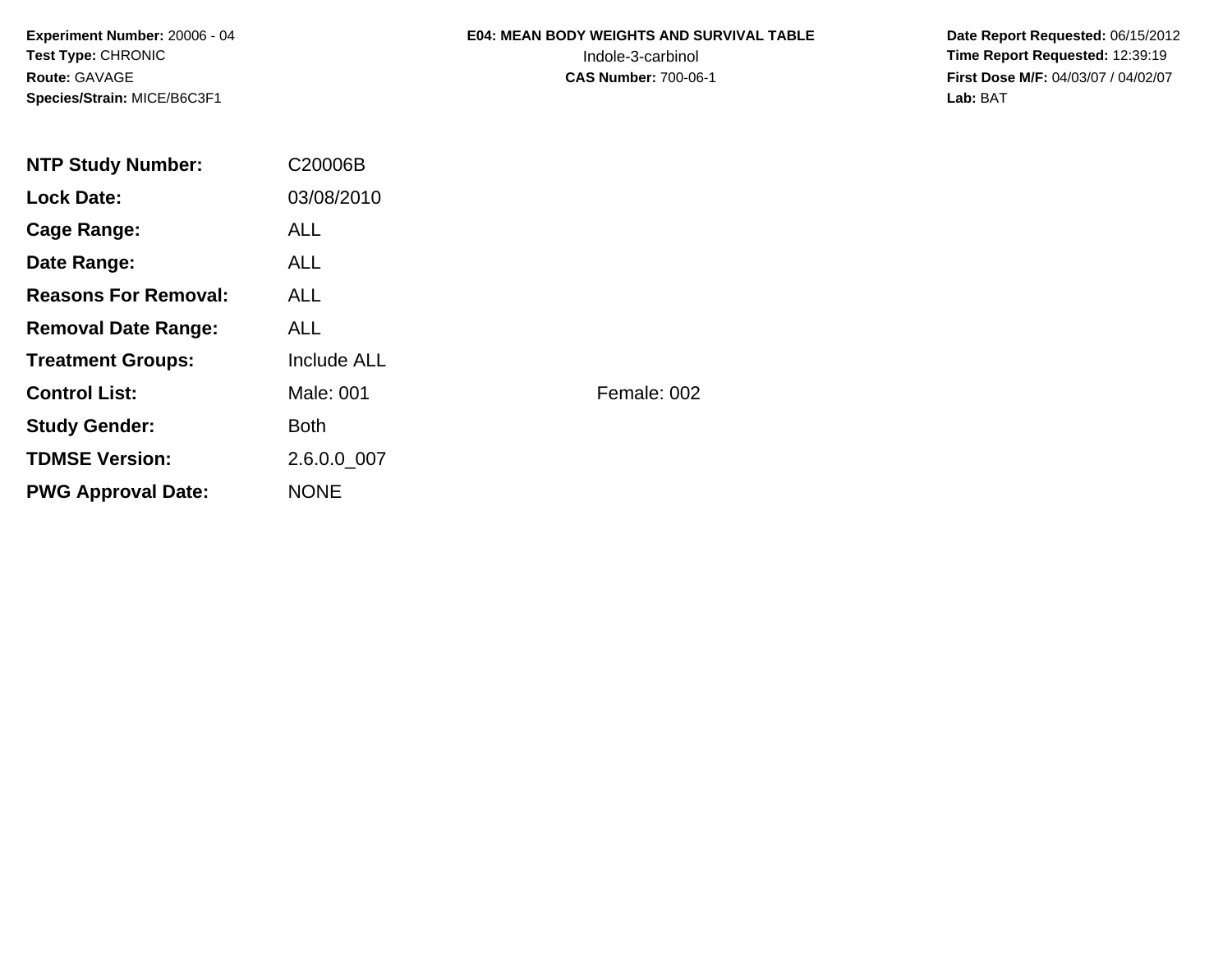# **E04: MEAN BODY WEIGHTS AND SURVIVAL TABLE**

 **Date Report Requested:** 06/15/2012 Indole-3-carbinol **Time Report Requested:** 12:39:19 **First Dose M/F:** 04/03/07 / 04/02/07<br>Lab: BAT **Lab:** BAT

**MALE**

| <b>DAY</b>   |       | 0 mg/kg |       | 62.5 mg/kg                                  |    |       | 125 mg/kg                 |        |       | 250 mg/kg                             |    |  |
|--------------|-------|---------|-------|---------------------------------------------|----|-------|---------------------------|--------|-------|---------------------------------------|----|--|
|              | WT(G) | N       | WT(G) | $\stackrel{\%}{\mathsf{OF}}$<br><b>CNTL</b> | N  | WT(G) | $\%$<br>ÓF<br><b>CNTL</b> | N      | WT(G) | $\frac{\%}{\text{OF}}$<br><b>CNTL</b> | N  |  |
| $\mathbf{1}$ | 22.8  | 50      |       | 22.9 100.5                                  | 50 |       | 22.8 100.3                | 50     |       | 22.8 100.2                            | 50 |  |
| 8            | 23.9  | 50      |       | 24.1 101.0                                  | 50 |       | 24.1 100.8                | 50     |       | 24.1 100.9                            | 50 |  |
| 15           | 24.7  | 50      |       | 25.0 101.2                                  | 50 | 24.8  | 100.5                     | 50     | 24.9  | 100.8                                 | 50 |  |
| 22           | 26.4  | 50      |       | 26.7 101.3                                  | 50 | 26.6  | 100.9                     | 50     | 26.5  | 100.6                                 | 50 |  |
| 29           | 27.0  | 50      |       | 27.7 102.6                                  | 50 |       | 27.4 101.4                | 50     | 27.3  | 100.9                                 | 50 |  |
| 36           | 28.8  | 50      |       | 29.5 102.6                                  | 50 |       | 29.3 101.9                | 50     | 28.9  | 100.4                                 | 50 |  |
| 43           | 30.0  | 50      |       | 30.7 102.4                                  | 50 |       | 30.2 100.7                | 50     | 29.7  | 99.0                                  | 50 |  |
| 50           | 31.7  | 50      |       | 32.2 101.4                                  | 50 | 31.6  | 99.6                      | 50     | 31.1  | 98.1                                  | 50 |  |
| 57           | 32.9  | 50      |       | 33.8 102.6                                  | 50 | 33.1  | 100.6                     | $50\,$ | 32.7  | 99.4                                  | 50 |  |
| 64           | 33.7  | 50      |       | 34.7 103.0                                  | 50 | 33.5  | 99.5                      | $50\,$ | 33.3  | 99.1                                  | 50 |  |
| 71           | 34.5  | 50      |       | 35.6 103.2                                  | 50 | 34.5  | 99.9                      | 50     | 34.1  | 98.9                                  | 50 |  |
| 78           | 36.4  | 50      |       | 37.7 103.5                                  | 50 | 36.4  | 100.2                     | 50     | 36.1  | 99.3                                  | 50 |  |
| 85           | 36.4  | 50      |       | 37.7 103.4                                  | 50 |       | 36.5 100.1                | 50     | 36.2  | 99.3                                  | 50 |  |
| 113          | 39.8  | 50      |       | 42.1 105.9                                  | 50 | 40.8  | 102.5                     | 50     | 40.5  | 101.9                                 | 50 |  |
| 141          | 43.6  | 50      |       | 45.5 104.4                                  | 50 |       | 44.1 101.2                | 49     | 43.2  | 99.2                                  | 50 |  |
| 169          | 46.1  | 50      |       | 48.0 104.0                                  | 50 |       | 47.1 102.1                | 49     | 45.8  | 99.4                                  | 50 |  |
| 197          | 47.8  | 50      |       | 48.9 102.1                                  | 50 | 48.9  | 102.3                     | 49     | 46.8  | 97.9                                  | 50 |  |
| 225          | 50.8  | 50      |       | 51.9 102.3                                  | 50 |       | 51.9 102.2                | 49     | 49.7  | 97.9                                  | 50 |  |
| 253          | 51.4  | 50      |       | 52.1 101.4                                  | 50 |       | 52.4 101.9                | 49     | 50.3  | 98.0                                  | 50 |  |
| 281          | 51.9  | 50      | 52.6  | 101.3                                       | 50 |       | 52.9 101.8                | 49     | 51.5  | 99.1                                  | 50 |  |
| 309          | 53.8  | 50      |       | 54.3 101.0                                  | 50 |       | 54.6 101.5                | 49     | 52.8  | 98.2                                  | 50 |  |
| 337          | 54.0  | 50      |       | 54.5 100.9                                  | 50 | 54.6  | 101.1                     | 49     | 52.7  | 97.6                                  | 50 |  |
| 365          | 54.5  | 49      |       | 55.2 101.2                                  | 50 |       | 55.3 101.4                | 49     | 53.8  | 98.7                                  | 50 |  |
| 393          | 54.5  | 49      |       | 55.9 102.6                                  | 49 |       | 55.4 101.8                | 49     | 54.6  | 100.3                                 | 49 |  |
| 421          | 55.2  | 49      |       | 56.4 102.3                                  | 49 |       | 55.7 100.9                | 49     | 55.0  | 99.8                                  | 49 |  |
| 449          | 55.6  | 49      |       | 56.6 101.7                                  | 49 | 55.9  | 100.5                     | 48     | 55.6  | 100.0                                 | 48 |  |
| 477          | 55.5  | 46      |       | 57.3 103.2                                  | 49 | 56.1  | 101.1                     | 48     | 55.7  | 100.4                                 | 48 |  |
| 505          | 55.6  | 44      |       | 57.1 102.7                                  | 49 | 55.5  | 99.8                      | 48     | 56.0  | 100.7                                 | 47 |  |
| 533          | 55.4  | 41      |       | 57.5 103.8                                  | 49 | 55.2  | 99.7                      | 48     |       | 56.4 101.8                            | 46 |  |
| 561          | 54.7  | 40      |       | 56.5 103.2                                  | 49 | 53.8  | 98.4                      | 48     |       | 55.6 101.5                            | 46 |  |
| 589          | 54.5  | 39      |       | 56.8 104.2                                  | 47 | 53.7  | 98.5                      | 46     |       | 55.6 102.0                            | 45 |  |
| 617          | 54.6  | 38      | 55.9  | 102.4                                       | 45 | 53.1  | 97.3                      | 42     | 55.0  | 100.7                                 | 42 |  |
| 645          | 55.0  | 34      | 54.8  | 99.7                                        | 43 | 52.9  | 96.2                      | 40     | 53.8  | 97.9                                  | 40 |  |
| 673          | 54.4  | 32      | 53.8  | 98.9                                        | 41 | 53.0  | 97.5                      | 38     | 52.5  | 96.5                                  | 38 |  |
| 701          | 53.3  | 30      |       | 53.9 101.2                                  | 36 | 52.9  | 99.2                      | 35     | 50.9  | 95.5                                  | 35 |  |
|              |       |         |       |                                             |    |       |                           |        |       |                                       |    |  |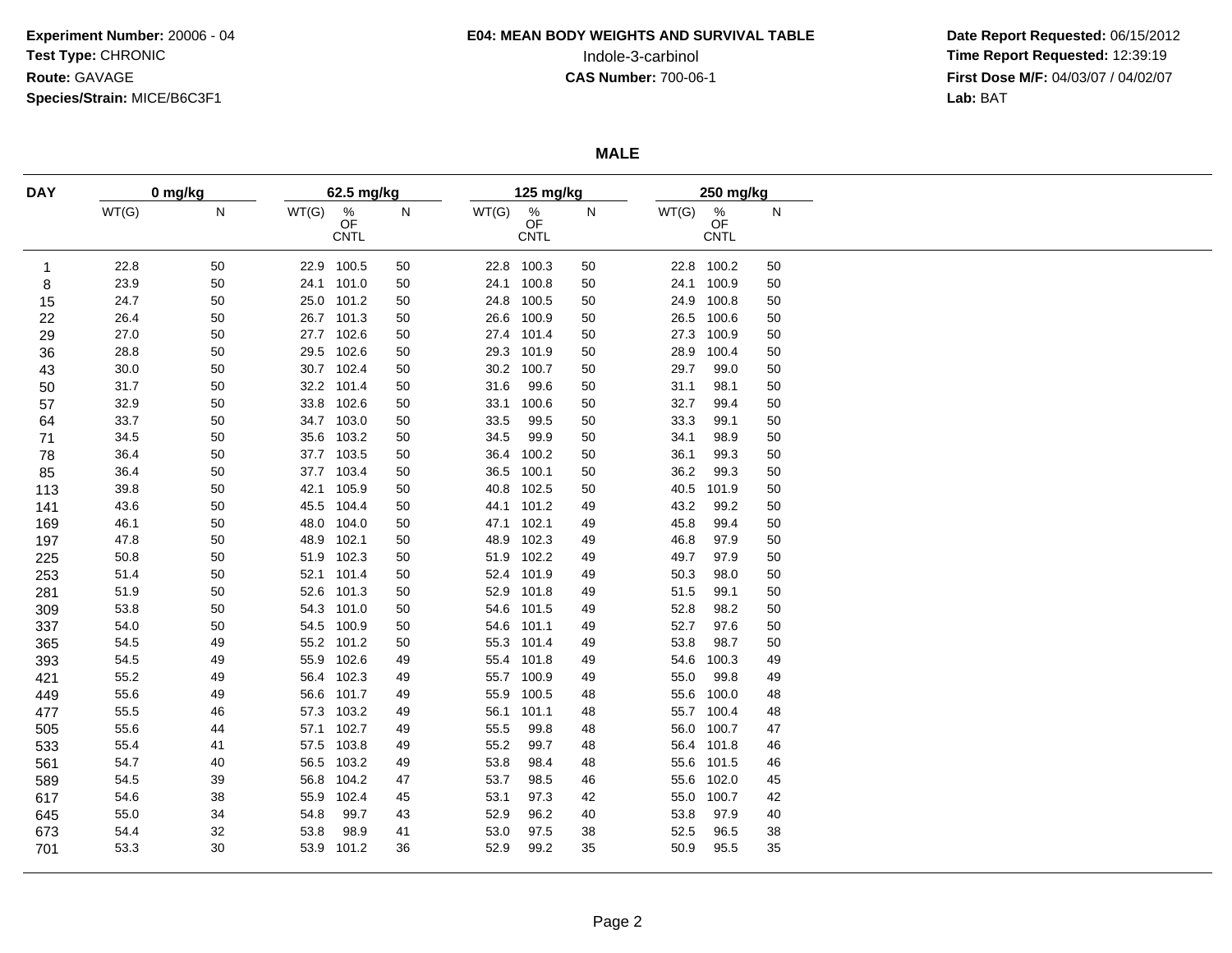**Experiment Number:** 20006 - 04**Test Type:** CHRONIC**Route:** GAVAGE**Species/Strain:** MICE/B6C3F1

# **E04: MEAN BODY WEIGHTS AND SURVIVAL TABLE**

 **Date Report Requested:** 06/15/2012 Indole-3-carbinol **Time Report Requested:** 12:39:19 **First Dose M/F:** 04/03/07 / 04/02/07<br>Lab: BAT **Lab:** BAT

### **MALE**

| <b>DAY</b>          |       | 0 mg/kg | 62.5 mg/kg                      |    | 125 mg/kg                                      |    | 250 mg/kg                       |    |
|---------------------|-------|---------|---------------------------------|----|------------------------------------------------|----|---------------------------------|----|
|                     | WT(G) | N       | WT(G)<br>%<br>OF<br><b>CNTL</b> | N  | WT(G)<br>$\frac{\%}{\text{OF}}$<br><b>CNTL</b> | N  | WT(G)<br>%<br>OF<br><b>CNTL</b> | N  |
| <b>TERM<br/>SAC</b> | 52.3  | 26      | 53.2 101.6                      | 31 | 99.0<br>51.8                                   | 32 | 47.9<br>91.6                    | 32 |

\*\*\* END OF MALE \*\*\*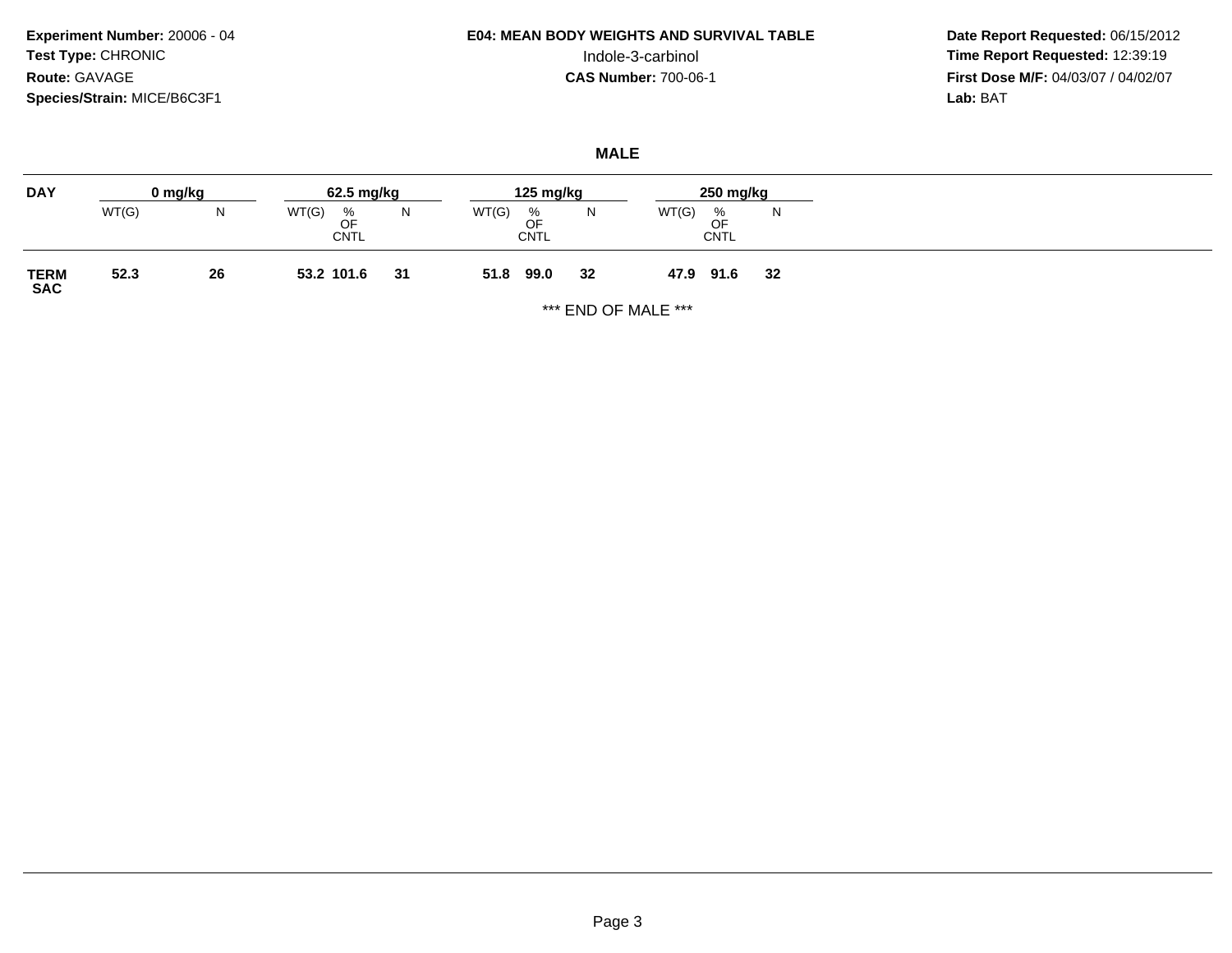# **E04: MEAN BODY WEIGHTS AND SURVIVAL TABLE**

 **Date Report Requested:** 06/15/2012 Indole-3-carbinol **Time Report Requested:** 12:39:19 **First Dose M/F:** 04/03/07 / 04/02/07<br>Lab: BAT **Lab:** BAT

### **FEMALE**

| 0 mg/kg<br>${\sf N}$<br>WT(G)<br>WT(G)<br>18.6<br>50<br>18.6<br>$\mathbf{1}$<br>19.3<br>50<br>19.1<br>8<br>15<br>20.3<br>20.0<br>50<br>21.6<br>50<br>21.0<br>22<br>22.5<br>50<br>21.9<br>29<br>23.6<br>22.8<br>36<br>50<br>50<br>23.9<br>24.8<br>43<br>25.5<br>24.7<br>50<br>50<br>26.5<br>25.9<br>57<br>50<br>28.3<br>50<br>27.5<br>64<br>29.0<br>50<br>28.8<br>71<br>78<br>29.0<br>29.8<br>50<br>30.1<br>85<br>30.0<br>50<br>33.8<br>113<br>35.0<br>50<br>37.7<br>36.2<br>141<br>50<br>40.3<br>50<br>38.6<br>169<br>50<br>41.7<br>44.4<br>197<br>45.2<br>225<br>48.1<br>50<br>47.8<br>50.9<br>50<br>253<br>48.1<br>51.8<br>50<br>281<br>309<br>56.9<br>50<br>53.0<br>337<br>59.1<br>50<br>54.9<br>57.5<br>61.9<br>50<br>365<br>59.0<br>393<br>63.4<br>50<br>59.7 | 62.5 mg/kg<br>$\frac{\%}{\text{OF}}$<br>N<br><b>CNTL</b><br>99.9<br>50<br>98.9<br>50<br>98.7<br>50<br>97.4<br>50<br>97.5<br>50<br>96.6<br>50<br>96.6<br>50<br>96.8<br>50<br>97.5<br>50<br>97.1<br>50<br>99.3<br>50 | WT(G)<br>18.5<br>19.2<br>20.1<br>21.2<br>22.2<br>23.4<br>24.8<br>25.6 | 125 mg/kg<br>$\frac{\%}{\text{OF}}$<br>CNTL<br>99.3<br>99.5<br>99.3<br>98.3<br>98.9<br>99.1<br>100.0 | ${\sf N}$<br>50<br>50<br>50<br>50<br>50 | WT(G)<br>19.3<br>20.3<br>21.4 | 250 mg/kg<br>$\frac{\%}{\text{OF}}$<br>CNTL<br>18.8 100.7<br>99.8<br>100.2 | ${\sf N}$<br>50<br>50 |
|--------------------------------------------------------------------------------------------------------------------------------------------------------------------------------------------------------------------------------------------------------------------------------------------------------------------------------------------------------------------------------------------------------------------------------------------------------------------------------------------------------------------------------------------------------------------------------------------------------------------------------------------------------------------------------------------------------------------------------------------------------------------|--------------------------------------------------------------------------------------------------------------------------------------------------------------------------------------------------------------------|-----------------------------------------------------------------------|------------------------------------------------------------------------------------------------------|-----------------------------------------|-------------------------------|----------------------------------------------------------------------------|-----------------------|
|                                                                                                                                                                                                                                                                                                                                                                                                                                                                                                                                                                                                                                                                                                                                                                    |                                                                                                                                                                                                                    |                                                                       |                                                                                                      |                                         |                               |                                                                            |                       |
|                                                                                                                                                                                                                                                                                                                                                                                                                                                                                                                                                                                                                                                                                                                                                                    |                                                                                                                                                                                                                    |                                                                       |                                                                                                      |                                         |                               |                                                                            |                       |
|                                                                                                                                                                                                                                                                                                                                                                                                                                                                                                                                                                                                                                                                                                                                                                    |                                                                                                                                                                                                                    |                                                                       |                                                                                                      |                                         |                               |                                                                            |                       |
|                                                                                                                                                                                                                                                                                                                                                                                                                                                                                                                                                                                                                                                                                                                                                                    |                                                                                                                                                                                                                    |                                                                       |                                                                                                      |                                         |                               |                                                                            | 50                    |
|                                                                                                                                                                                                                                                                                                                                                                                                                                                                                                                                                                                                                                                                                                                                                                    |                                                                                                                                                                                                                    |                                                                       |                                                                                                      |                                         |                               | 99.1                                                                       | 50                    |
|                                                                                                                                                                                                                                                                                                                                                                                                                                                                                                                                                                                                                                                                                                                                                                    |                                                                                                                                                                                                                    |                                                                       |                                                                                                      |                                         | 22.0                          | 97.9                                                                       | 50                    |
|                                                                                                                                                                                                                                                                                                                                                                                                                                                                                                                                                                                                                                                                                                                                                                    |                                                                                                                                                                                                                    |                                                                       |                                                                                                      | 50                                      | 23.2                          | 98.2                                                                       | 50                    |
|                                                                                                                                                                                                                                                                                                                                                                                                                                                                                                                                                                                                                                                                                                                                                                    |                                                                                                                                                                                                                    |                                                                       |                                                                                                      | 50                                      | 24.6                          | 99.2                                                                       | 50                    |
|                                                                                                                                                                                                                                                                                                                                                                                                                                                                                                                                                                                                                                                                                                                                                                    |                                                                                                                                                                                                                    |                                                                       | 100.6                                                                                                | 50                                      | 25.1                          | 98.5                                                                       | 50                    |
|                                                                                                                                                                                                                                                                                                                                                                                                                                                                                                                                                                                                                                                                                                                                                                    |                                                                                                                                                                                                                    |                                                                       | 26.8 100.9                                                                                           | 50                                      | 25.9                          | 97.5                                                                       | 50                    |
|                                                                                                                                                                                                                                                                                                                                                                                                                                                                                                                                                                                                                                                                                                                                                                    |                                                                                                                                                                                                                    | 28.5                                                                  | 100.7                                                                                                | 50                                      | 27.4                          | 96.7                                                                       | 50                    |
|                                                                                                                                                                                                                                                                                                                                                                                                                                                                                                                                                                                                                                                                                                                                                                    |                                                                                                                                                                                                                    | 29.7                                                                  | 102.6                                                                                                | 50                                      | 28.6                          | 98.6                                                                       | 50                    |
|                                                                                                                                                                                                                                                                                                                                                                                                                                                                                                                                                                                                                                                                                                                                                                    | 97.5<br>50                                                                                                                                                                                                         | 30.8                                                                  | 103.3                                                                                                | 50                                      | 29.7                          | 99.7                                                                       | 50                    |
|                                                                                                                                                                                                                                                                                                                                                                                                                                                                                                                                                                                                                                                                                                                                                                    | 100.3<br>50                                                                                                                                                                                                        |                                                                       | 31.2 103.9                                                                                           | 50                                      | 30.3                          | 100.8                                                                      | 50                    |
|                                                                                                                                                                                                                                                                                                                                                                                                                                                                                                                                                                                                                                                                                                                                                                    | 96.4<br>50                                                                                                                                                                                                         |                                                                       | 36.3 103.8                                                                                           | 50                                      | 34.4                          | 98.3                                                                       | 50                    |
|                                                                                                                                                                                                                                                                                                                                                                                                                                                                                                                                                                                                                                                                                                                                                                    | 95.8<br>50                                                                                                                                                                                                         | 39.0                                                                  | 103.2                                                                                                | 50                                      | 36.9                          | 97.8                                                                       | 50                    |
|                                                                                                                                                                                                                                                                                                                                                                                                                                                                                                                                                                                                                                                                                                                                                                    | 95.9<br>50                                                                                                                                                                                                         | 41.6                                                                  | 103.4                                                                                                | 50                                      | 39.2                          | 97.4                                                                       | 50                    |
|                                                                                                                                                                                                                                                                                                                                                                                                                                                                                                                                                                                                                                                                                                                                                                    | 94.0<br>49                                                                                                                                                                                                         | 44.2                                                                  | 99.4                                                                                                 | 50                                      | 40.9                          | 92.2                                                                       | 50                    |
|                                                                                                                                                                                                                                                                                                                                                                                                                                                                                                                                                                                                                                                                                                                                                                    | 93.9<br>49                                                                                                                                                                                                         | 47.7                                                                  | 99.2                                                                                                 | 50                                      | 42.5                          | 88.3                                                                       | 50                    |
|                                                                                                                                                                                                                                                                                                                                                                                                                                                                                                                                                                                                                                                                                                                                                                    | 93.9<br>49                                                                                                                                                                                                         | 50.0                                                                  | 98.1                                                                                                 | 50                                      | 43.7                          | 85.9                                                                       | 50                    |
|                                                                                                                                                                                                                                                                                                                                                                                                                                                                                                                                                                                                                                                                                                                                                                    | 92.8<br>49                                                                                                                                                                                                         | 51.4                                                                  | 99.2                                                                                                 | 50                                      | 44.4                          | 85.7                                                                       | 50                    |
|                                                                                                                                                                                                                                                                                                                                                                                                                                                                                                                                                                                                                                                                                                                                                                    | 93.1<br>49                                                                                                                                                                                                         | 56.3                                                                  | 99.0                                                                                                 | 50                                      | 47.5                          | 83.6                                                                       | 50                    |
|                                                                                                                                                                                                                                                                                                                                                                                                                                                                                                                                                                                                                                                                                                                                                                    | 92.8<br>49                                                                                                                                                                                                         | 57.6                                                                  | 97.3                                                                                                 | 50                                      | 48.1                          | 81.3                                                                       | 50                    |
|                                                                                                                                                                                                                                                                                                                                                                                                                                                                                                                                                                                                                                                                                                                                                                    | 92.9<br>49                                                                                                                                                                                                         | 59.6                                                                  | 96.3                                                                                                 | $50\,$                                  | 49.0                          | 79.3                                                                       | 50                    |
|                                                                                                                                                                                                                                                                                                                                                                                                                                                                                                                                                                                                                                                                                                                                                                    | 93.1<br>49                                                                                                                                                                                                         | 61.0                                                                  | 96.2                                                                                                 | 49                                      | 50.4                          | 79.5                                                                       | 50                    |
| 63.0<br>50<br>421                                                                                                                                                                                                                                                                                                                                                                                                                                                                                                                                                                                                                                                                                                                                                  | 94.9<br>49                                                                                                                                                                                                         | 61.5                                                                  | 97.7                                                                                                 | 49                                      | 50.8                          | 80.6                                                                       | 50                    |
| 62.3<br>65.2<br>50<br>449                                                                                                                                                                                                                                                                                                                                                                                                                                                                                                                                                                                                                                                                                                                                          | 95.5<br>49                                                                                                                                                                                                         | 63.4                                                                  | 97.2                                                                                                 | 49                                      | 53.0                          | 81.2                                                                       | 50                    |
| 477<br>65.2<br>50<br>62.6                                                                                                                                                                                                                                                                                                                                                                                                                                                                                                                                                                                                                                                                                                                                          | 96.0<br>49                                                                                                                                                                                                         | 63.2                                                                  | 97.1                                                                                                 | 49                                      | 53.8                          | 82.6                                                                       | 50                    |
| 63.5<br>65.3<br>50<br>505                                                                                                                                                                                                                                                                                                                                                                                                                                                                                                                                                                                                                                                                                                                                          | 97.3<br>49                                                                                                                                                                                                         | 64.0                                                                  | 98.0                                                                                                 | 48                                      | 54.9                          | 84.2                                                                       | 48                    |
| 49<br>63.8<br>65.8<br>533                                                                                                                                                                                                                                                                                                                                                                                                                                                                                                                                                                                                                                                                                                                                          | 97.0<br>49                                                                                                                                                                                                         | 63.6                                                                  | 96.8                                                                                                 | 45                                      | 55.7                          | 84.7                                                                       | 48                    |
| 63.7<br>66.6<br>49<br>561                                                                                                                                                                                                                                                                                                                                                                                                                                                                                                                                                                                                                                                                                                                                          | 95.8<br>48                                                                                                                                                                                                         | 63.8                                                                  | 95.9                                                                                                 | 45                                      | 55.7                          | 83.7                                                                       | 47                    |
| 66.3<br>46<br>64.1<br>589                                                                                                                                                                                                                                                                                                                                                                                                                                                                                                                                                                                                                                                                                                                                          | 96.7<br>48                                                                                                                                                                                                         | 62.5                                                                  | 94.3                                                                                                 | 44                                      | 55.7                          | 83.9                                                                       | 47                    |
| 65.0<br>46<br>62.9<br>617                                                                                                                                                                                                                                                                                                                                                                                                                                                                                                                                                                                                                                                                                                                                          | 96.8<br>48                                                                                                                                                                                                         | 62.0                                                                  | 95.3                                                                                                 | 41                                      | 56.3                          | 86.5                                                                       | 46                    |
| 645<br>62.6<br>61.8<br>44                                                                                                                                                                                                                                                                                                                                                                                                                                                                                                                                                                                                                                                                                                                                          | 98.7<br>45                                                                                                                                                                                                         | 61.0                                                                  | 97.4                                                                                                 | 34                                      | 55.8                          | 89.0                                                                       | 46                    |
| 61.1<br>60.9<br>673<br>41                                                                                                                                                                                                                                                                                                                                                                                                                                                                                                                                                                                                                                                                                                                                          | 99.8<br>44                                                                                                                                                                                                         | 59.2                                                                  | 96.9                                                                                                 | 30                                      | 55.5                          | 90.9                                                                       | 46                    |
| 59.2<br>36<br>60.9<br>102.9<br>701                                                                                                                                                                                                                                                                                                                                                                                                                                                                                                                                                                                                                                                                                                                                 |                                                                                                                                                                                                                    | 58.4                                                                  | 98.7                                                                                                 | 27                                      | 55.5                          | 93.9                                                                       | 46                    |